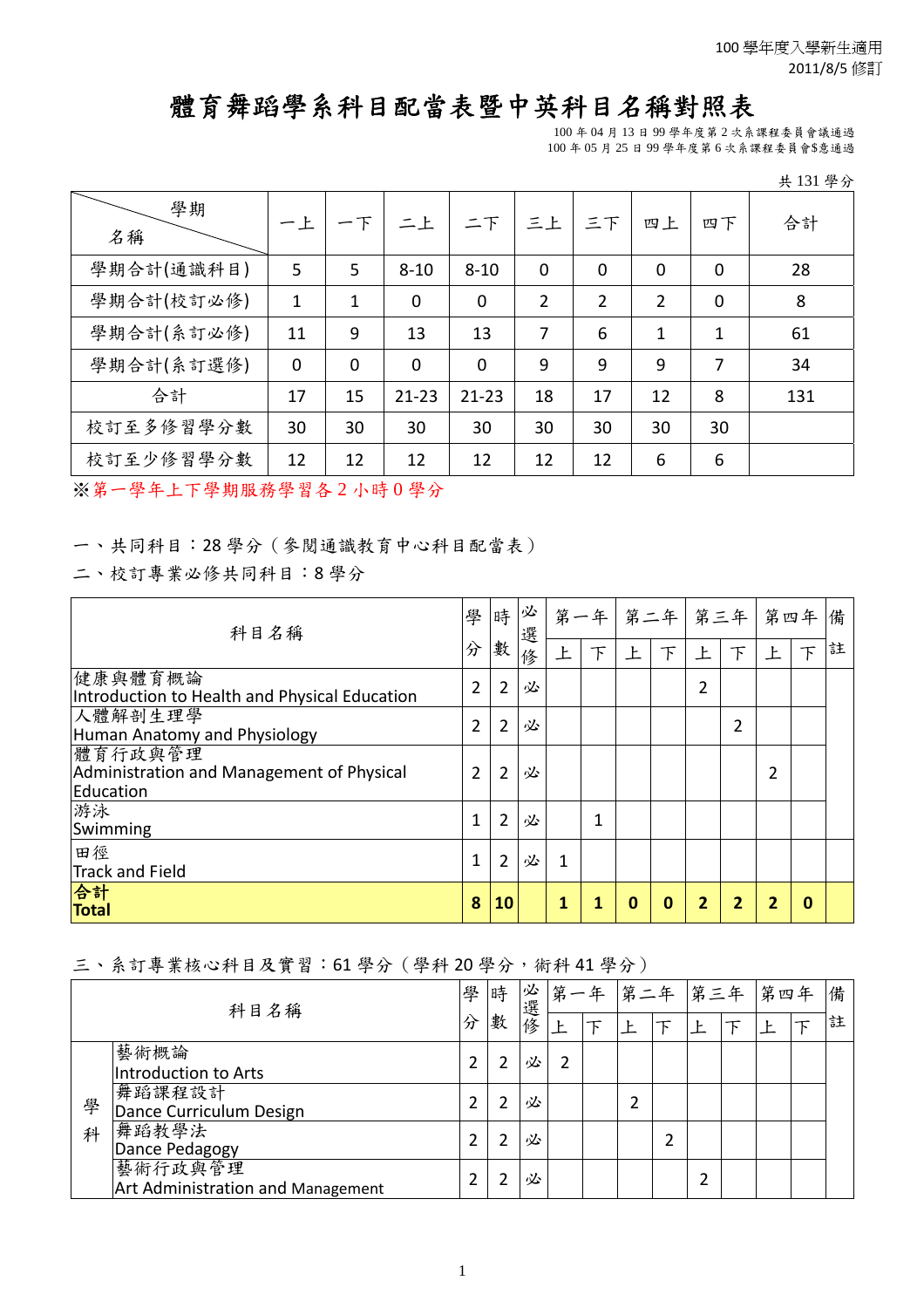|                    | 台灣舞蹈史<br>Taiwanese Dance History                                                | $\overline{2}$ | $\overline{2}$ | 必 |                |                |                |                | $\overline{2}$ |                |              |              |  |
|--------------------|---------------------------------------------------------------------------------|----------------|----------------|---|----------------|----------------|----------------|----------------|----------------|----------------|--------------|--------------|--|
|                    | 中國舞蹈史 (一)(二)<br>Chinese Dance History( $I$ )( $\text{II}$ )                     | 4              | 4              | 必 |                |                | $\mathcal{P}$  | $\overline{2}$ |                |                |              |              |  |
|                    | 西洋舞蹈史 (一)(二)<br>Western Dance History( $I$ )( $\text{II}$ )                     | $\overline{4}$ | 4              | 必 |                |                |                |                | $\overline{2}$ | 2              |              |              |  |
|                    | 動作分析<br><b>Movement Analysis</b>                                                | $\overline{2}$ | $\overline{2}$ | 必 |                |                |                |                |                | $\overline{2}$ |              |              |  |
|                    | 小計                                                                              | 20             | 20             |   | $\overline{2}$ | $\mathbf{0}$   | 4              | 4              | 6              | 4              | $\mathbf{0}$ | $\mathbf 0$  |  |
|                    | 中國舞基本動作 (一)(二)<br>Basic Movement of Chinese Dance( $I$ )( $\text{II}$ )         | $\overline{2}$ | 4              | 必 | 1              | $\mathbf{1}$   |                |                |                |                |              |              |  |
|                    | 中國舞(一)(二)(三)(四)<br>Chinese Folk Dance( $I$ )( $II$ )(III)(Iv)                   | 8              | 16             | 必 | $\overline{2}$ | $\overline{2}$ | $\overline{2}$ | $\overline{2}$ |                |                |              |              |  |
|                    | 芭蕾(一)(二)(三)(四)<br>Ballet( $I$ )( $II$ ) (III)(Iv)                               | 8              | 16             | 必 | $\overline{2}$ | $\overline{2}$ | $\overline{2}$ | $\overline{2}$ |                |                |              |              |  |
| 術                  | 現代舞(一)(二)(三)(四)<br>Modern Dance( I )( II ) (III)(Iv)<br>舞蹈音樂 (一)(二)             | 8              | 16             | 必 | $\overline{2}$ | $\overline{2}$ | $\overline{2}$ | $\overline{2}$ |                |                |              |              |  |
| 科                  | Dance Music( 1 )( II )<br>音樂形式與風格 (一) (二)                                       | $\overline{2}$ | 4              | 必 | $\mathbf{1}$   | $\mathbf{1}$   |                |                |                |                |              |              |  |
|                    | Music Form and Style                                                            | $\overline{2}$ | 4              | 必 |                |                | $\mathbf{1}$   | $\mathbf{1}$   |                |                |              |              |  |
|                    | 台灣舞蹈<br>Taiwanese Ethnic Dance                                                  | $\mathbf{1}$   | $\overline{2}$ | 必 |                |                |                |                |                | 1              |              |              |  |
|                    | 舞蹈即興 (一)(二)<br>Dance Improvisation( $I$ )( $\text{II}$ )                        | $\overline{2}$ | $\overline{4}$ | 必 | $\mathbf{1}$   | $\mathbf{1}$   |                |                |                |                |              |              |  |
|                    | 舞蹈創作 (一、二)<br>Dance Choreography( $I$ )( $\text{II}$ )                          | $\overline{2}$ | 4              | 必 |                |                | $\mathbf{1}$   | $\mathbf{1}$   |                |                |              |              |  |
|                    | 小計                                                                              | 35             | 70             |   | 9              | 9              | 8              | 8              | $\mathbf{0}$   | $\mathbf{1}$   | $\mathbf{0}$ | $\mathbf{0}$ |  |
| 實                  | 演出實習 (一)(二)(三)(四)<br>Dance Practicum( I )( II )( III )( IV)                     | 4              | 8              | 必 |                |                | $\mathbf{1}$   | $\mathbf{1}$   | $\mathbf{1}$   | $\mathbf{1}$   |              |              |  |
| 習                  | 畢業製作 (一)(二)<br>Final Performance Production for Graduation<br>$(1)(\mathbb{I})$ | $\overline{2}$ | 4              | 必 |                |                |                |                |                |                | 1            | 1            |  |
|                    | 小計                                                                              | 6              | 12             |   | $\bf{0}$       | $\mathbf 0$    | $\mathbf{1}$   | $\mathbf{1}$   | $\mathbf{1}$   | 1              | $\mathbf{1}$ | $\mathbf{1}$ |  |
| 合計<br><b>Total</b> |                                                                                 |                | 61 102         |   | 11             | 9              | 13             | 13             | $\overline{7}$ | 6              | $\mathbf{1}$ | $\mathbf{1}$ |  |

## 四、系訂專業選修科目:34 學分(學生依興趣選組做為專業發展方向)

| 科目名稱     |                                                                                                        | 學 | 時 | 必  | 第一年 |   | 第二年 |   | 第三年 |   | 第四年 |   | 備註   |
|----------|--------------------------------------------------------------------------------------------------------|---|---|----|-----|---|-----|---|-----|---|-----|---|------|
|          |                                                                                                        | 分 | 數 | 選修 |     | Ъ | ŀ   | 下 |     | 下 |     | 下 |      |
|          | 教育概論<br>Introduction of Education                                                                      | 2 | 2 | 選  |     |   |     |   | 2   |   |     |   |      |
|          | 兒童舞蹈教育<br>Dance Education for Children                                                                 | 2 | 2 | 選  |     |   |     |   |     | 2 |     |   |      |
| 舞蹈<br>教育 | 舞蹈評論<br>Dance Criticism                                                                                | 2 | 2 | 選  |     |   |     |   |     |   | 2   |   |      |
| 與研       | 論文寫作技巧<br><b>Skills for Essay Writing</b>                                                              | 2 | 2 | 選  |     |   |     |   |     |   |     | 2 | 分組必選 |
| 究組       | 舞蹈教學 (一) (二) (三) (四)<br> Instruction in Dance(Ⅰ)(Ⅱ)(Ⅲ)(Ⅳ)                                              | 4 | 8 | 選  |     |   |     |   | ◢   | 1 | 1   |   |      |
|          | 中國舞技巧進階(一)(二)(三)(四)<br>Advanced Chinese Folk Dance( $\text{I}$ )( $\text{II}$ )<br>$(\mathbb{I})$ (IV) | 4 | 8 | 選  |     |   |     |   |     |   |     |   |      |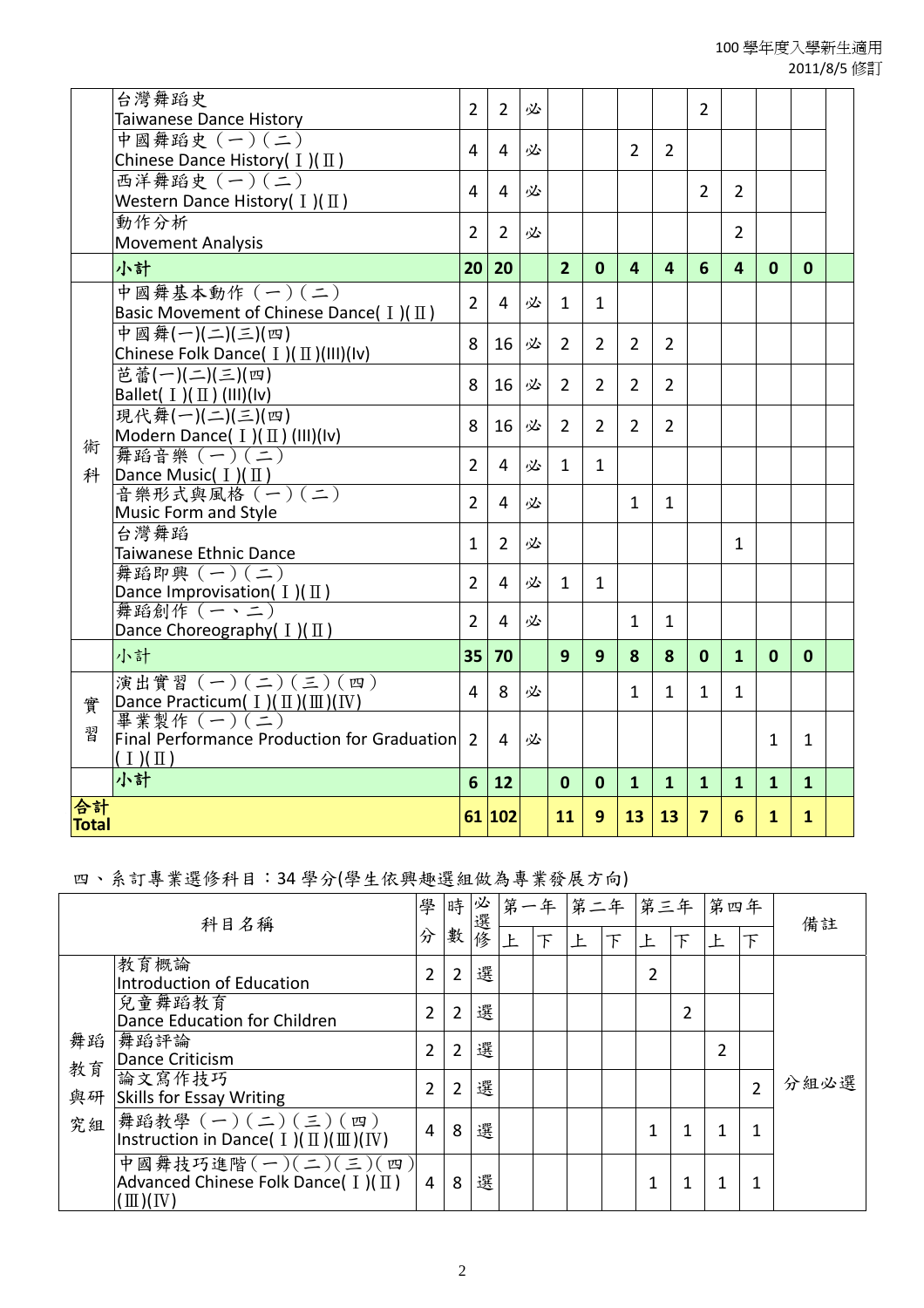|          | 芭蕾技巧進階 (一)(二)(三)(四)<br>Advanced Ballet ( $I$ )( $\mathbb{II}$ ) ( $\mathbb{II}$ )( IV)                                                                                                                                                                  | $\overline{4}$ | 8              | 選 |          |              |              |              | $\mathbf{1}$   | $\mathbf{1}$   | $\mathbf{1}$   | $\mathbf{1}$   |            |  |  |  |
|----------|---------------------------------------------------------------------------------------------------------------------------------------------------------------------------------------------------------------------------------------------------------|----------------|----------------|---|----------|--------------|--------------|--------------|----------------|----------------|----------------|----------------|------------|--|--|--|
|          | 現代舞技巧進階(一)(二)(三)(四)<br>Advanced Modern Dance $( I ) ( II )$<br>$(\mathbb{I})$ (IV)                                                                                                                                                                      | $\overline{4}$ | 8              | 選 |          |              |              |              | $\mathbf{1}$   | $\mathbf{1}$   | 1              | $\mathbf{1}$   |            |  |  |  |
|          | 小計                                                                                                                                                                                                                                                      |                | 24 40          |   | $\bf{0}$ | $\mathbf{0}$ | $\mathbf{0}$ | $\mathbf{0}$ | 6              | 6              | 6              | 6              |            |  |  |  |
|          | 古典芭蕾舞 (一)(二)(三)(四)<br>Classical Ballet ( $I$ )( $\pi$ ) ( $\pi$ )(IV)<br>當代舞蹈 (一)(二)(三)(四)<br>Contemporary Dance $( I ) ( II ) ( III ) ( IV )$<br>民間舞蹈 $(-)(-)(-)(=)(\text{g})$<br>Chinese Ethnic Dance ( $I$ )( $\mathbb{II}$ ) ( $\mathbb{II}$ )( IV) | 8              | 16             | 選 |          |              |              |              | $\overline{2}$ | $\overline{2}$ | $\overline{2}$ | $\overline{2}$ | 三選一        |  |  |  |
| 舞蹈<br>創作 | 舞蹈編創 $(-)(\leq)(\leq)(\mathfrak{m})$<br>Instruction in Dance( $I$ )( $\mathbb{II}$ )( $\mathbb{II}$ )( $\mathbb{IV}$ )                                                                                                                                  | $\overline{4}$ | 8              | 選 |          |              |              |              | $\mathbf{1}$   | $\mathbf{1}$   | $\mathbf{1}$   | $\mathbf{1}$   |            |  |  |  |
| 與表<br>演組 | 中國舞技巧進階(一)(二)(三)(四)<br>Advanced Chinese Folk Dance( $I$ )( $II$ )<br>$(\mathbb{I})$ (IV)                                                                                                                                                                | $\overline{4}$ | 8              | 選 |          |              |              |              | $\mathbf{1}$   | $\mathbf{1}$   | $\mathbf{1}$   | $\mathbf{1}$   | 分組必選       |  |  |  |
|          | 芭蕾技巧進階 (一)(二)(三)(四)<br>Advanced Ballet ( $I$ )( $\mathbb{II}$ ) ( $\mathbb{II}$ )(IV)                                                                                                                                                                   | $\overline{4}$ | 8              | 選 |          |              |              |              | $\mathbf{1}$   | $\mathbf{1}$   | $\mathbf{1}$   | $\mathbf{1}$   |            |  |  |  |
|          | 現代舞技巧進階(一)(二)(三)(四)<br>Advanced Modern Dance $( I ) ( II )$<br>$(\mathbb{I})$ (IV)                                                                                                                                                                      | $\overline{4}$ | 8              | 選 |          |              |              |              | $\mathbf{1}$   | $\mathbf{1}$   | $\mathbf{1}$   | $\mathbf{1}$   |            |  |  |  |
|          | 小計                                                                                                                                                                                                                                                      |                | 24 48          |   |          |              |              |              | 6              | 6              | 6              | 6              |            |  |  |  |
|          | 美學<br>Aesthetics                                                                                                                                                                                                                                        | $\overline{2}$ | $2^{\circ}$    | 選 |          |              |              |              |                |                |                |                |            |  |  |  |
|          | 教育心理學概論<br>Introduction of Psychological<br>Foundations of Education                                                                                                                                                                                    | $\overline{2}$ | $\mathbf{2}$   | 選 |          |              |              |              |                |                |                |                |            |  |  |  |
|          | 舞蹈教育理論與實務<br>Theory and Practice of Dance<br>Education                                                                                                                                                                                                  | $\overline{2}$ | $\overline{2}$ | 選 |          |              |              |              |                |                |                |                |            |  |  |  |
|          | 田野調查<br><b>Field Work</b>                                                                                                                                                                                                                               | $\overline{2}$ | $\overline{2}$ | 選 |          |              |              |              |                |                |                |                |            |  |  |  |
| 共        | 舞蹈名作欣賞<br>Appreciation of Dance Masterpieces                                                                                                                                                                                                            | $\overline{2}$ | $\overline{2}$ | 選 |          |              |              |              |                |                |                |                |            |  |  |  |
| 同<br>選   | 學歌劇鑑賞<br>科Appreciation of Opera                                                                                                                                                                                                                         | $\overline{2}$ | $\overline{2}$ | 選 |          |              |              |              | $\overline{2}$ | $\overline{2}$ | 2              |                | 需修滿<br>3 科 |  |  |  |
| 俢        | 舞蹈音樂賞析<br><b>Appreciation of Dance Music</b>                                                                                                                                                                                                            | $\overline{2}$ | $\overline{2}$ | 選 |          |              |              |              |                |                |                |                |            |  |  |  |
|          | 舞譜<br><b>Dance Notation</b>                                                                                                                                                                                                                             | $\overline{2}$ | $\overline{2}$ | 選 |          |              |              |              |                |                |                |                |            |  |  |  |
|          | 多媒體製作<br>Multi-media Production                                                                                                                                                                                                                         | $\overline{2}$ | $\overline{2}$ | 選 |          |              |              |              |                |                |                |                |            |  |  |  |
|          | 舞台攝影<br>Stage Photography                                                                                                                                                                                                                               | $\overline{2}$ | $\overline{2}$ | 選 |          |              |              |              |                |                |                |                |            |  |  |  |
|          | 藝文活動行銷與傳播<br>Marketing and Mass Communication<br>for Arts and Cultural Activities                                                                                                                                                                       | $\overline{2}$ | $\overline{2}$ | 選 |          |              |              |              |                |                |                |                |            |  |  |  |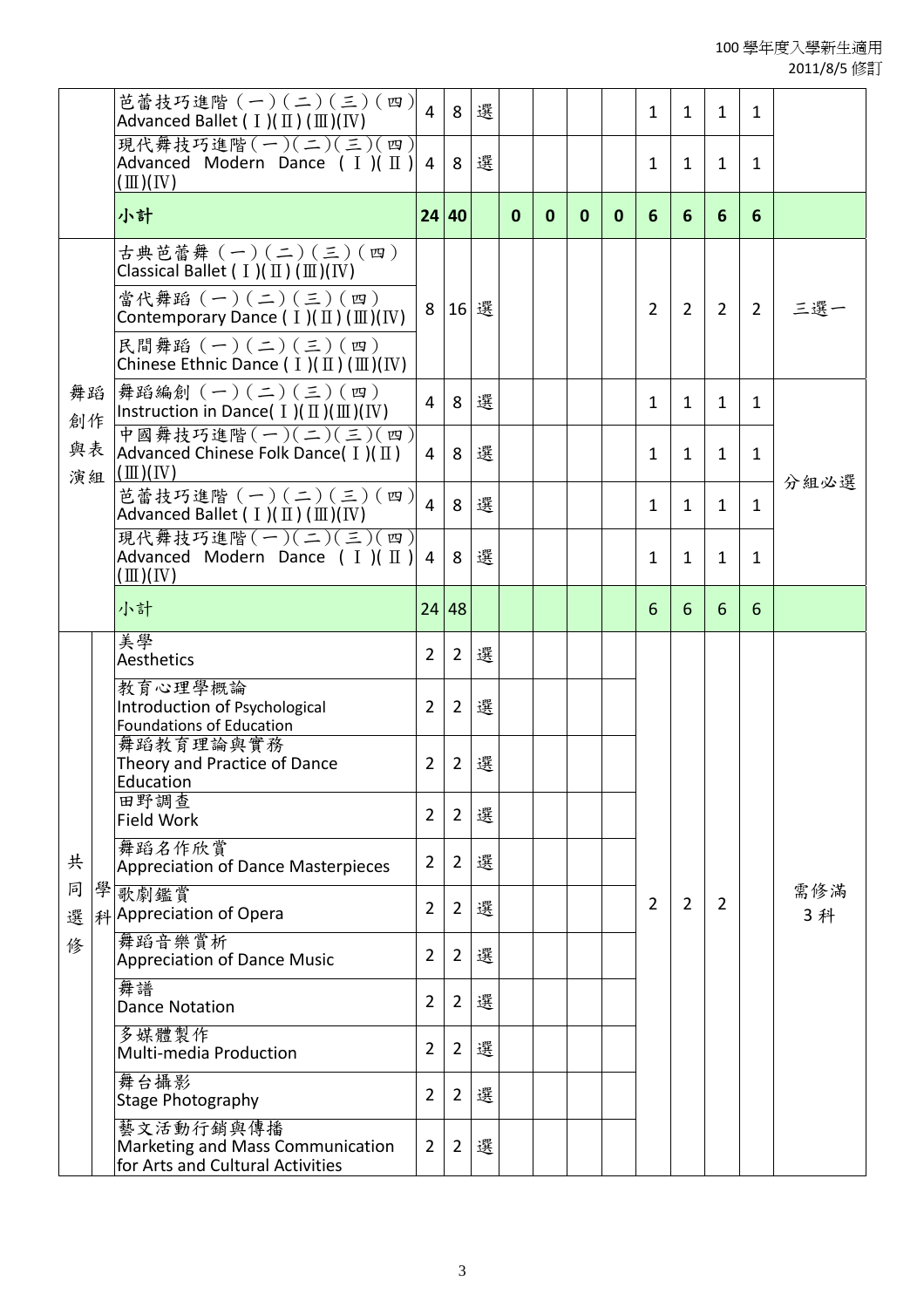| 舞蹈行銷<br><b>Dance Marketing</b>                           | $\overline{2}$ | $\overline{2}$ | 選   |             |             |              |              |                |                |                |              |     |
|----------------------------------------------------------|----------------|----------------|-----|-------------|-------------|--------------|--------------|----------------|----------------|----------------|--------------|-----|
| 運動賽會管理<br><b>Management of Sport Events</b>              | 2              | $\overline{2}$ | 選   |             |             |              |              |                |                |                |              |     |
| 其他<br>other                                              | 2              | $2^{\circ}$    | 選   |             |             |              |              |                |                |                |              |     |
| 小計                                                       | 6              | 6              |     | $\mathbf 0$ | $\mathbf 0$ | $\mathbf{0}$ | $\mathbf{0}$ | $\overline{2}$ | $\overline{2}$ | $\overline{2}$ | $\mathbf 0$  |     |
| 舞蹈治療<br>Dance Therapy                                    | 1              | $2^{\circ}$    | 選   |             |             |              |              |                |                |                |              |     |
| 幼兒體能遊戲<br>Physical Activities for Pre-school<br>Children | 1              | $\overline{2}$ | 選   |             |             |              |              |                |                |                |              |     |
| 舞蹈課堂音樂分析<br>Analysis of Music for Dance Course           | 1              | $2^{\circ}$    | 選   |             |             |              |              |                |                |                |              |     |
| 舞蹈音樂製作<br><b>Dance Music Production</b>                  | 1              | $2^{\circ}$    | 選   |             |             |              |              |                |                |                |              |     |
| 舞蹈服裝設計<br>Dance Costume Design                           | 1              | $\overline{2}$ | 選   |             |             |              |              |                |                |                |              |     |
| 舞台燈光設計與實務<br><b>Stage Lighting Design</b>                | 1              | $2^{\circ}$    | 選   |             |             |              |              |                |                |                |              |     |
| 兒童劇場<br>Theatre for Children                             | 1              | $\overline{2}$ | 選   |             |             |              |              |                |                |                |              |     |
| 劇場管理與實務<br>Theater Management and Practice               | 1              | $2^{\circ}$    | 選   |             |             |              |              |                |                |                |              |     |
| 接觸即興<br><b>Contact Improvisation</b>                     | 1              | $\overline{2}$ | 選   |             |             |              |              |                |                |                |              |     |
| 肢體開發<br>術 Body Development                               | 1              | $2^{\circ}$    | 選   |             |             |              |              |                |                |                |              | 需修滿 |
| 科表演基本訓練<br><b>Basic Training of Acting</b>               | 1              |                | 2 選 |             |             |              |              | $\mathbf 1$    | $\mathbf{1}$   | $\mathbf{1}$   | $\mathbf{1}$ | 4科  |
| 創造性戲劇<br><b>Creative Theater</b>                         | $\mathbf{1}$   | $2^{\circ}$    | 選   |             |             |              |              |                |                |                |              |     |
| 名作實習<br>Dance Repertory                                  | $\mathbf{1}$   | $2^{\circ}$    | 選   |             |             |              |              |                |                |                |              |     |
| 有氧舞蹈<br>Aerobic Dance                                    | $\mathbf{1}$   | $2^{\circ}$    | 選   |             |             |              |              |                |                |                |              |     |
| 踢踏舞<br>Tap Dance                                         | $\mathbf 1$    | $\overline{2}$ | 選   |             |             |              |              |                |                |                |              |     |
| 爵士舞蹈<br>Jazz Dance                                       | $\mathbf{1}$   | $\overline{2}$ | 選   |             |             |              |              |                |                |                |              |     |
| 運動舞蹈<br><b>Ballroom Dance</b>                            | $\mathbf 1$    | $\overline{2}$ | 選   |             |             |              |              |                |                |                |              |     |
| 世界舞蹈<br><b>World Dance</b>                               | $\mathbf{1}$   | $\overline{2}$ | 選   |             |             |              |              |                |                |                |              |     |
| 流行舞蹈<br>Popular Dance                                    | $\mathbf 1$    | $\overline{2}$ | 選   |             |             |              |              |                |                |                |              |     |
| 瑜珈<br>Yoga                                               | $\mathbf{1}$   | $\overline{2}$ | 選   |             |             |              |              |                |                |                |              |     |